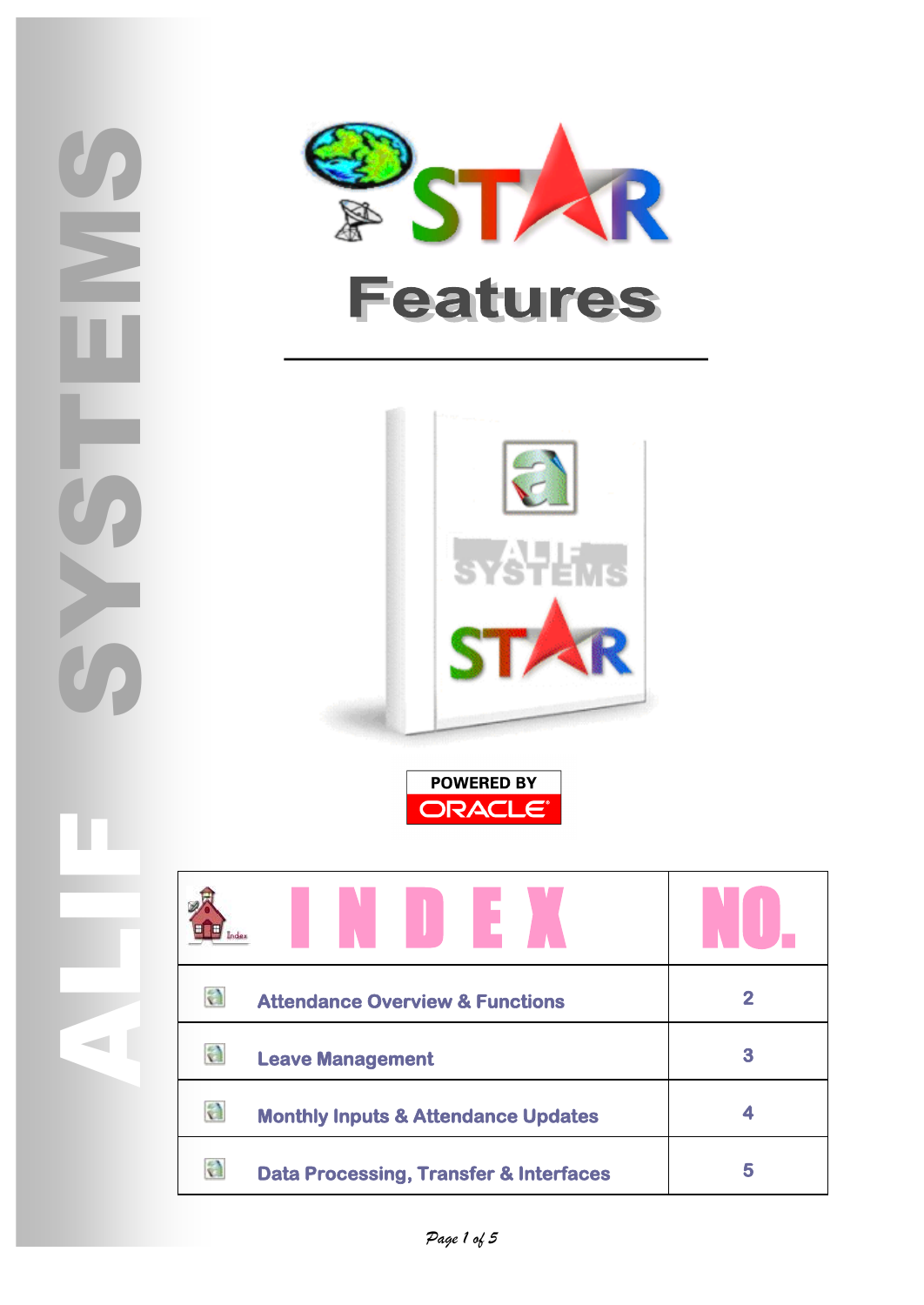

# **Attendance Overview & Functions**



ttendance Management System covers the requirements of the Personnel Department in terms of Manpower Analysis, day-to-day monitoring of the Attendance, Maintaining Statutory Registers, Monitoring of Leave Records, Calculation of Overtime and transfer of relevant information to the Payroll System. A

The Attendance Management System can take care of the following:

**Hours of work:** Hours of work can be defined employee wise or shift wise.

**Shifts:** Shifts are user definable. Grace Time, both at the Start and End of the shift can be defined for individual shifts.

**Types of Shifts:** Shifts can be either as per a predefined roster, open shift or a break shift.

**Duty Roster Generation:** Based on the pre-defined shifts you can generate a pattern of work known as a DUTY ROSTER. These DUTY ROSTERS can then become a template for future roster generation.

**Weekly offs:** Weekly off days can be defined employee wise or roster wise.

**Holidays:** Holidays can either be general holidays for all staff or it can be defined for a set of employees.

**Overtime:** Overtime hours are calculated by the system based on punch timings. The said overtime hours are transferred to payroll only after the departmental head has sanctioned it. The system allows the user to specify which employee or a set of employees is eligible for overtime.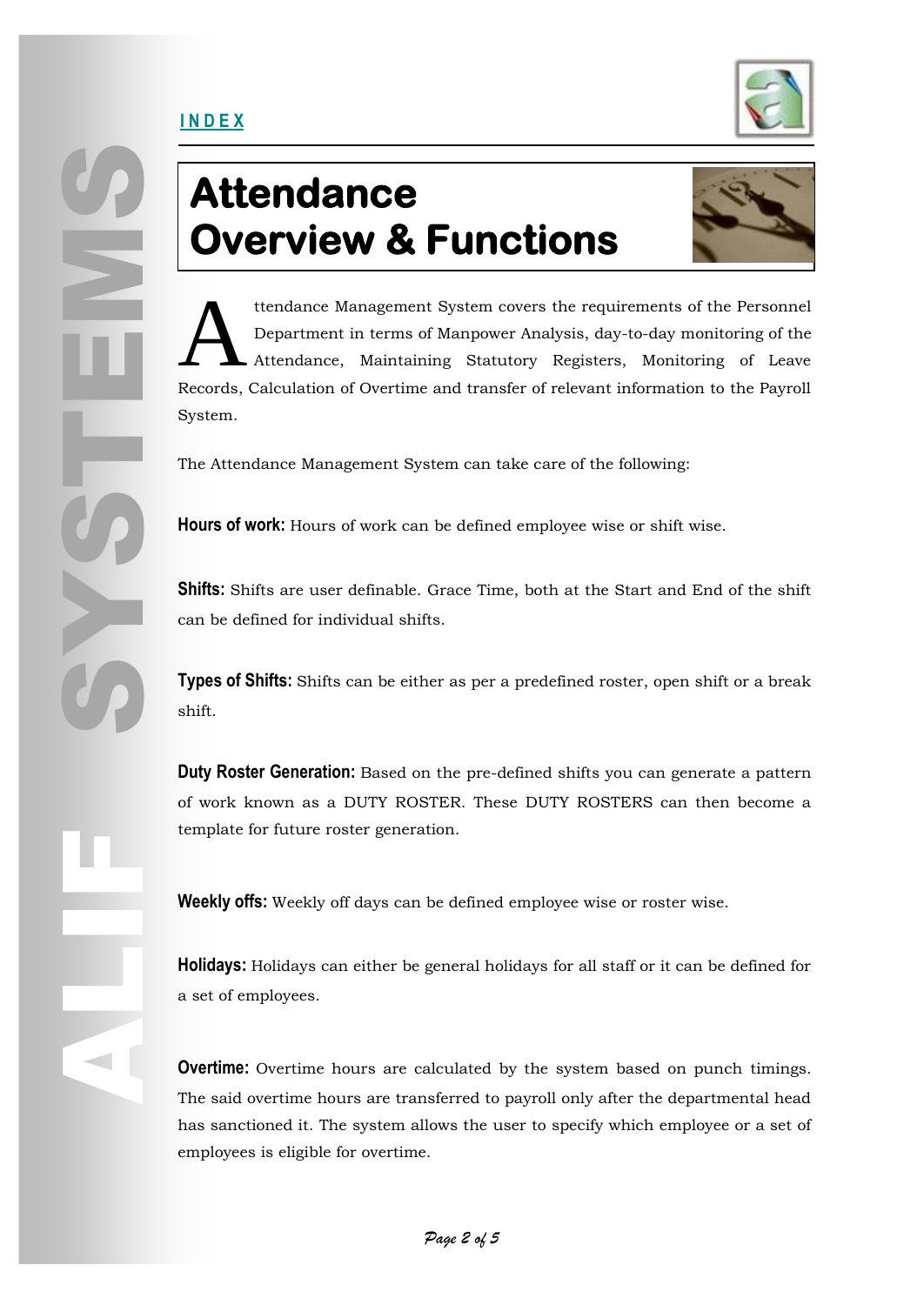#### **I N D E X**



# **Leave Management**



Comp offs: System<br>
comp offs: System<br>
holidays falling on s<br>
for claims made an<br>
never a possibility of<br>
comp offs can also b<br>
Reimbursement of At<br>
done for any prior<br>
directly generated in<br>
that earlier month.<br>
Leave defi **Comp offs:** System has a facility to generate comp offs for weekly off days and holidays falling on same day or any other case. System has inbuilt validity checks for claims made and the date against which the claim is made so that there is never a possibility of an employee claiming more than what is sanctioned. Multiple comp offs can also be sanctioned against one day.

**Reimbursement of Attendance:** If any correction/modification of attendance/leave is done for any prior months for any employee, then attendance reimbursement is directly generated in the current month, at the same time keeping track record of that earlier month.

**Leave definition and validity:** All the leaves of the organization are user definable based on Grades.

The leaves can be monitored by parameterising the same as follows:

- $\triangleright$  Whether to be carried forward or not
- $\triangleright$  Whether to be accumulated or not
- Whether encashable or not
- $\triangleright$  The maximum and minimum period for which leaves can be claimed.
- $\triangleright$  Number of days for which a leave can be taken at a stretch.
- $\triangleright$  Maximum number of times a leave can be availed by an employee in a year.

ALIF **Leave Sanction:** Leave sanction is restricted to availability of balance at the credit of the employee. A number of validity checks are performed to ensure that the sanction is proper as per the parameters defined for that leave.

> **On line maintenance of leave balances:** Leave balances are immediately updated whenever the leaves are sanctioned. At any point of time the final leave balance of an employee can be viewed.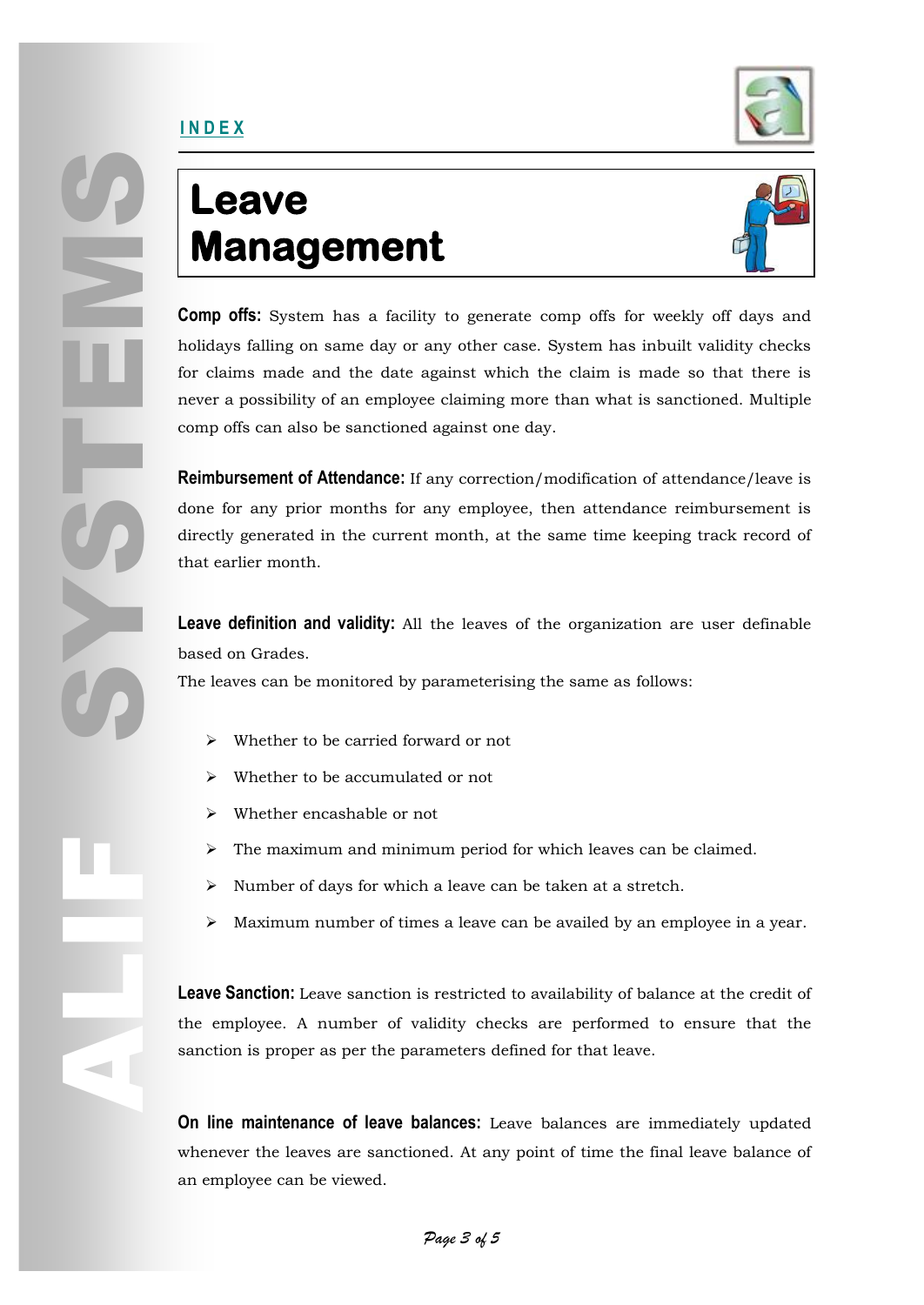

# **Monthly Inputs & Attendance Updates**



**Leave Credit through the system:** The system facilitates the user to credit leaves to all the employees. The said leaves can be credited as follows:

- $\triangleright$  For a set of employees based on certain criteria viz. Gradewise, Departmentwise etc.
- $\triangleright$  For an earlier period.
- Different leaves can be credited for different periods for e.g. PL can be from January to December, CL from April to September and October to March etc.

**Manual update of leave balances:** In case an employee joins in between the year or transferred from one unit to another in between the year – a facility to credit/remove the leave balance for such employees exists.

**Temporary Employee Card:** A temporary card can be issued to employees who are not yet issued an identity card or to those who have lost their identity cards. These temporary cards are re-usable. Attendance swipes against such cards can be linked against their clock numbers.

**Holiday Wages:** System has a facility to generate Holiday wages as per your requirement in the retrieval module. You can also sanction holiday wages manually if you wish so.

**Overtime sanction and overtime reimbursement:** Overtime hours done by an employee is tracked by the system. The reimbursement of Overtime hours for earlier months can also be sanctioned. These hours can then be directly transferred to payroll for payment as per the multiplier rate defined in payroll.

**Updating Attendance:** After the data has been retrieved into the system the user has a facility to update or change the attendance of any employee with prior sanction from the supervisor or department head. Any changes so made are maintained by the system in a trace log. This enables you to track any such changes made in the system.